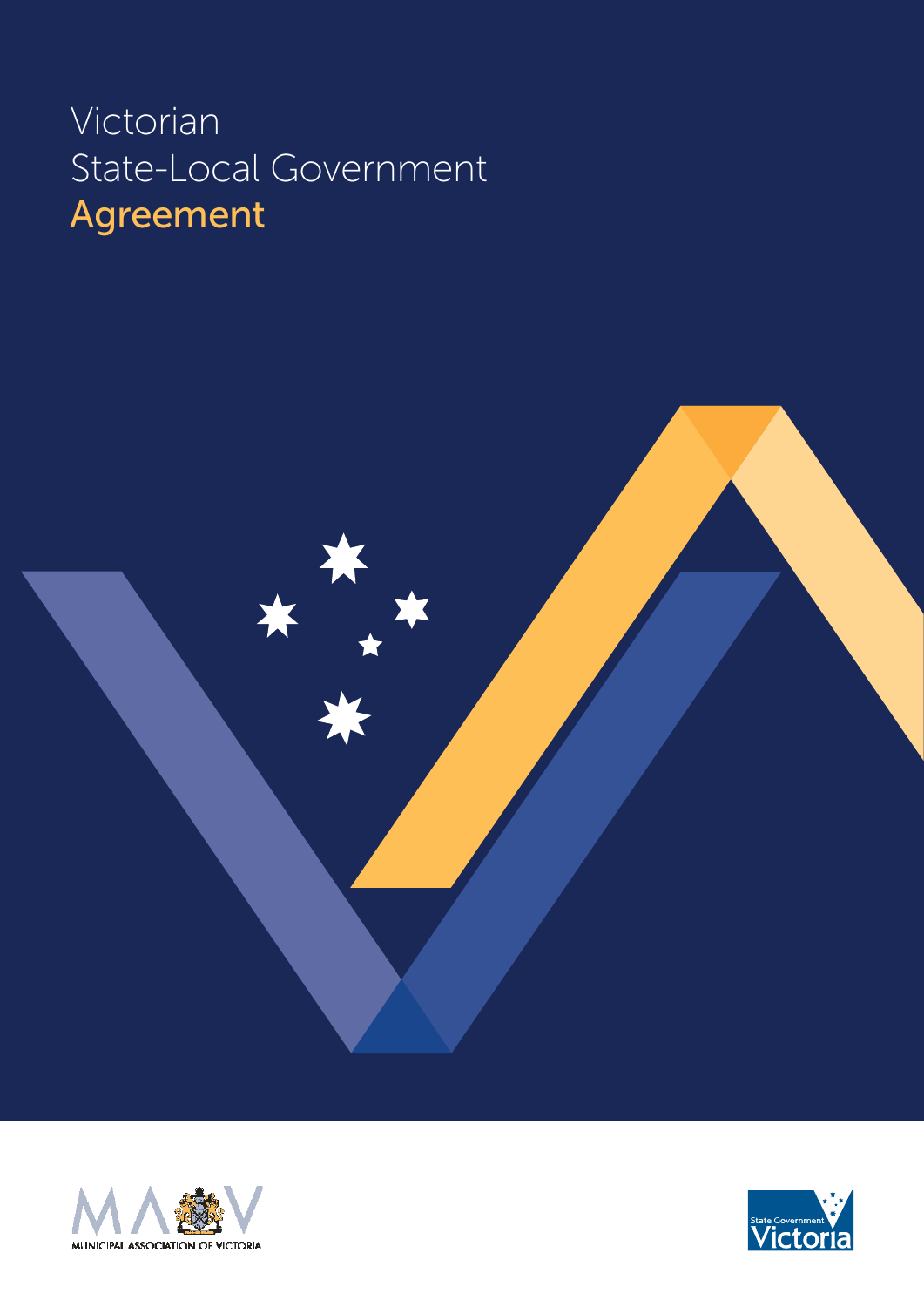### THE VICTORIAN<br>STATE-LOCAL GOVERNMENT AGREEMENT

#### Establishing Principles to Guide State-Local Government Relations on Local Government Matters

Signed by:

Bathing Dents

The Hon Dr Denis Napthine, MP Premier of Victoria

 $0Q$ 

The Hon Tim Bull, MLA Minister for Local Government

Bill Minthe

Cr Bill McArthur President of the Municipal Association of Victoria on behalf of local government in Victoria

on the 10th day of September 2014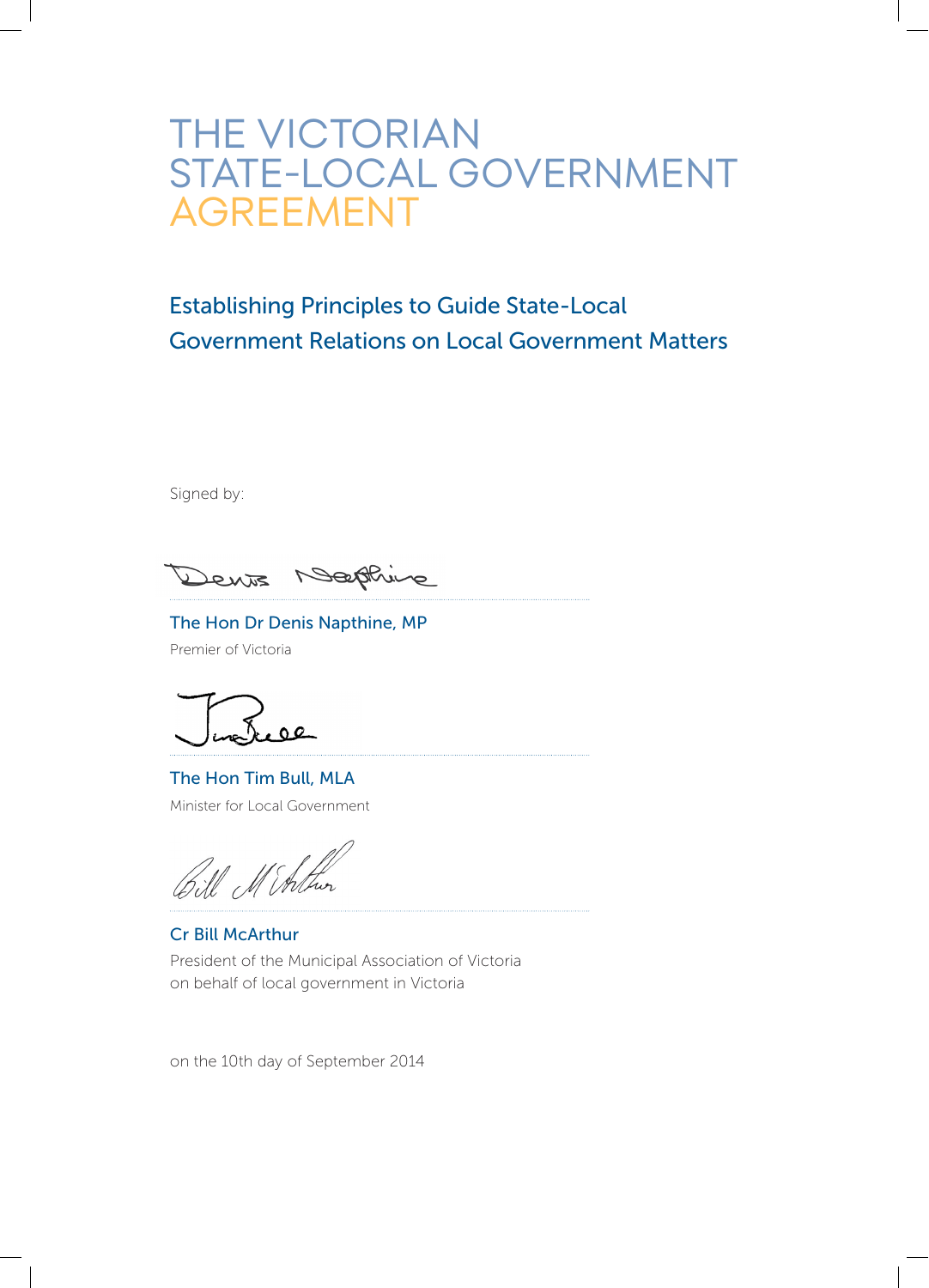## PREAMBLE

- 1. The Premier and the Minister for Local Government on behalf of the Victorian Government, and the President, Municipal Association of Victoria, on behalf of the Victorian local government (the Parties) enter into this Victorian State-Local Government Agreement to strengthen state–local government relations by building a collaborative working relationship between state and local government and improving communication and consultation.
- 2. The Victorian Government recognises in Part 2A of the *Victorian Constitution Act 1975*, that local government is 'a distinct and essential tier of government consisting of democratically elected Councils having the functions and powers that the Parliament considers are necessary to ensure the peace, order and good government of each municipal district'.
- 3. The Parties agree:
	- i. to give effect to the *Inter-Governmental Agreement Establishing Principles Guiding Inter-Governmental Relations on Local Government Matters* (IGA) by entering into the *Victorian State–Local Government Agreement (VSLGA)*; and
	- ii. the VSLGA will serve as the basis for continuing relations between state and local government in Victoria, and does not depend on the continued operation of the IGA.

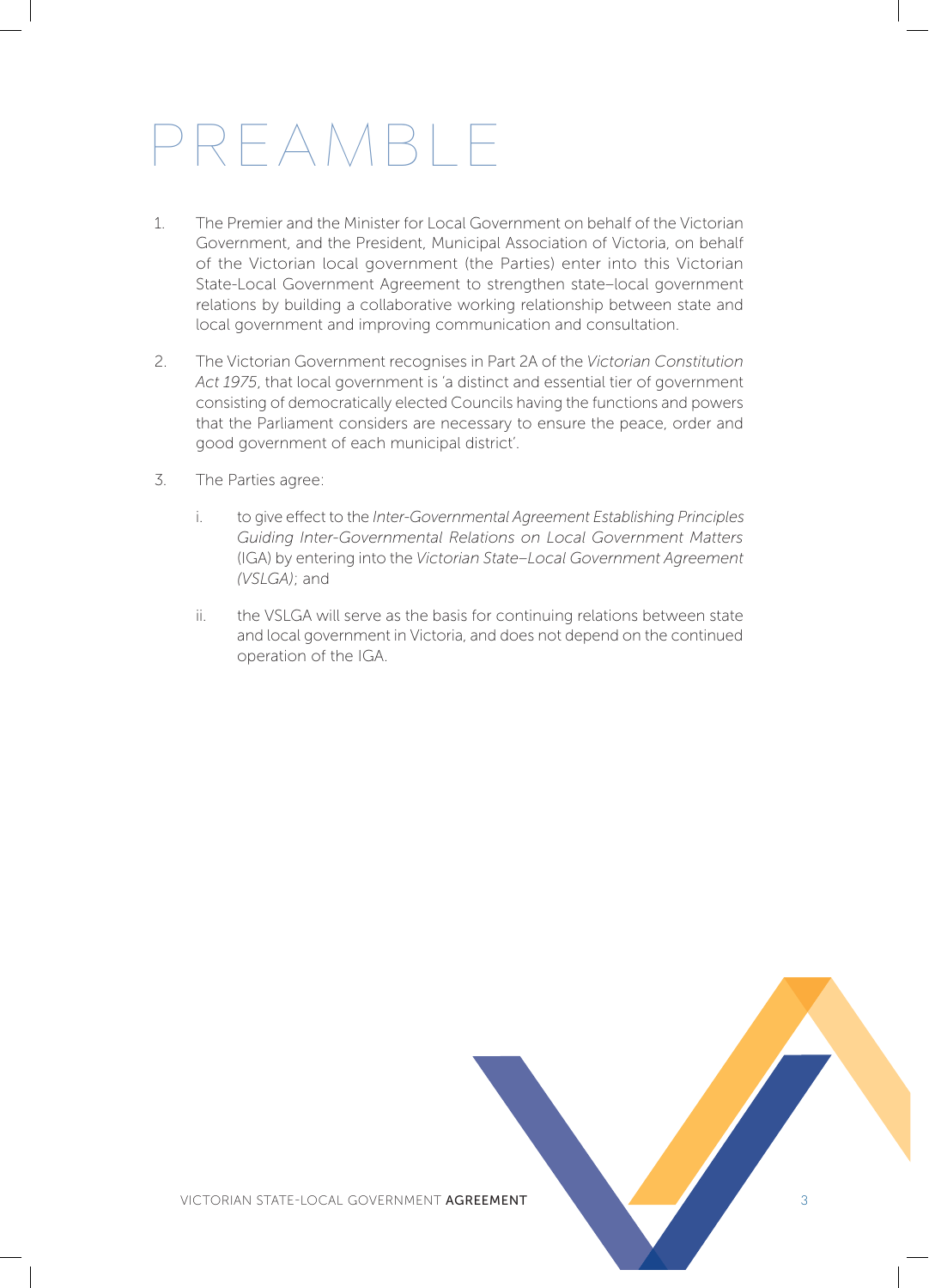#### APPLICATION OF THE VSLGA

- 4. The VSLGA applies to state and local government in Victoria.
- 5. The VSLGA applies to arrangements where the State:
	- i. intends for local government to administer or enforce new or revised primary legislation or regulation, or act as an agent and deliver services on its behalf
	- ii. is, or intends to, partner with local government to deliver programs
	- iii. is, or intends to, fund local government to deliver a program
	- iv. may be affected by the relationship between the Commonwealth Government and local government.
- 6. The VSLGA is not a legally binding agreement, however, it is an agreement negotiated and entered into in good faith by the parties and shall be respected accordingly.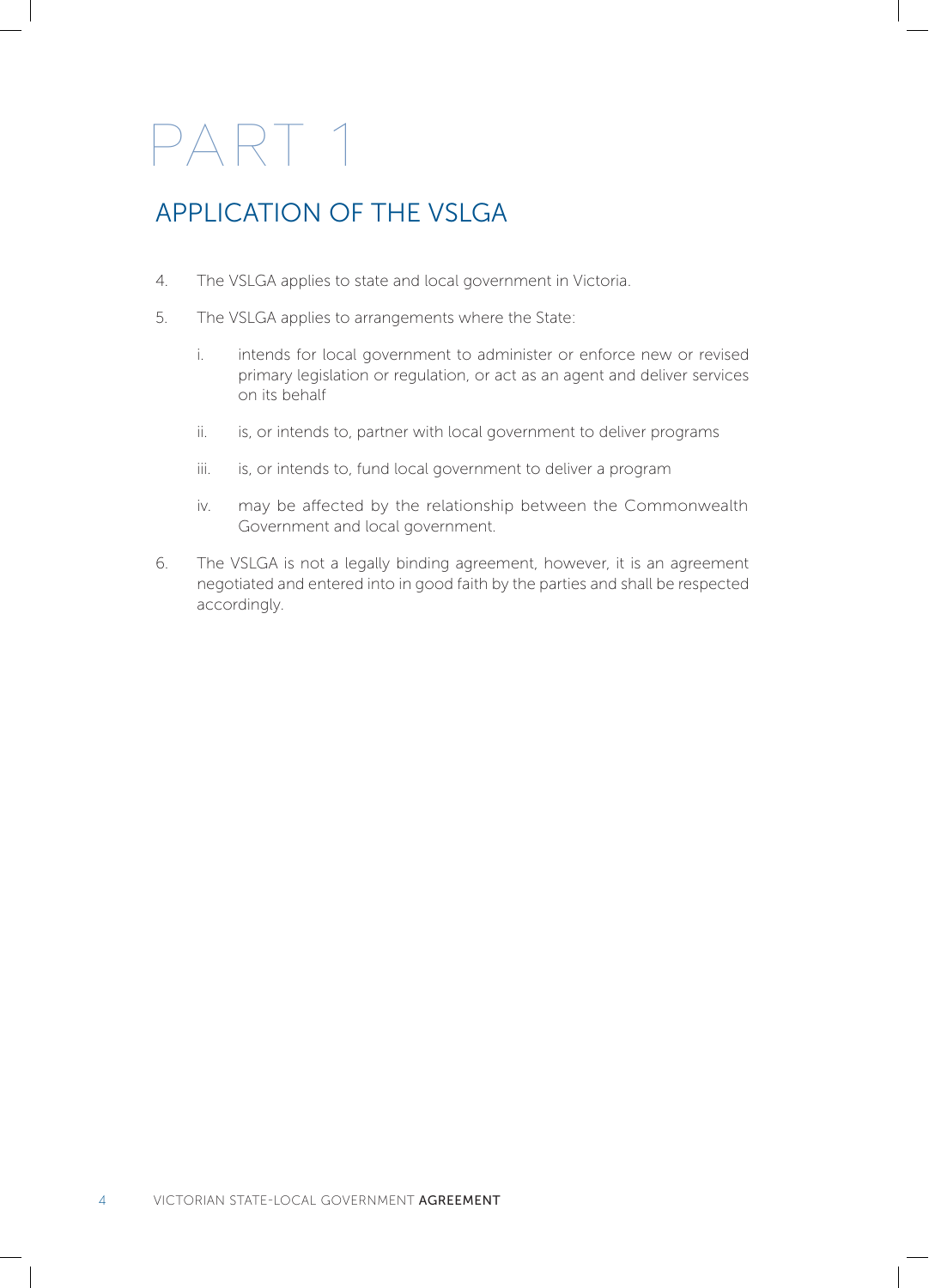#### **OBJECTIVE**

- 7. The objective of the VSLGA is to encourage the conduct of positive and productive relations between state and local government by committing to improved and sustained levels of communication, consultation and cooperation.
- 8. State and local government are committed to progressing social, economic and environmental outcomes for Victoria's communities by:
	- i. improving coordination and strategic planning of government services and functions at the local level;
	- ii. strengthening the capacity of local government to provide services and functions;
	- iii. promoting greater transparency and accountability between state and local government; and
	- iv. fostering a culture of continuous improvement to enhance the performance of both levels of government.

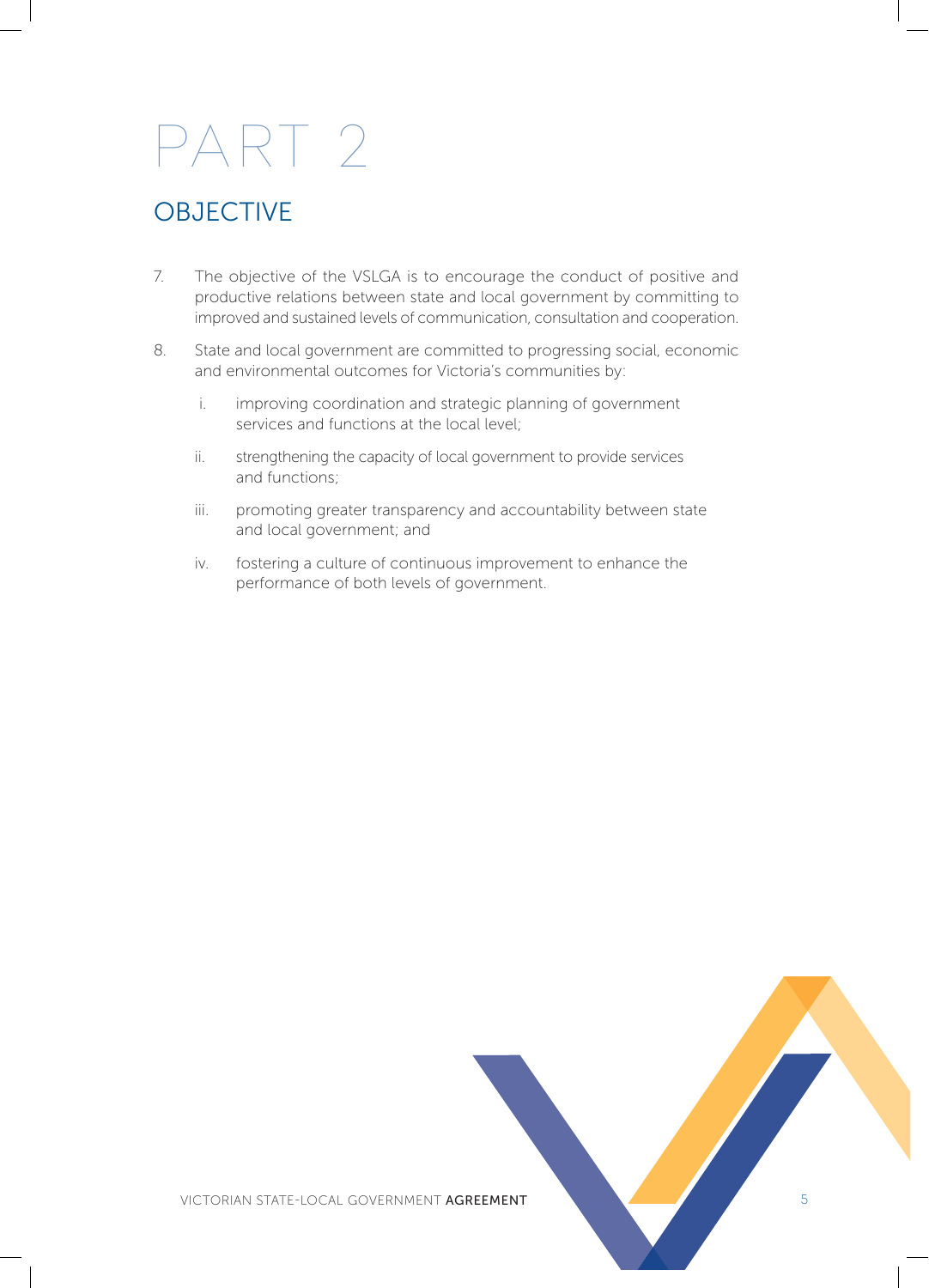#### AGREED PRINCIPLES

- 9. For the benefit of Victorian communities, the Parties agree that the following principles should guide state-local government relations:
	- i. Relations between state and local government should be conducted in a spirit of mutual respect with an emphasis on improving communication and cooperation.
	- ii. Local government is accountable to its local communities and its operational autonomy is recognised and supported.
	- iii. The Victorian Government is accountable to the people of Victoria and its state-wide obligations are recognised.
	- iv. The diversity of local government's financial capacity and the Victorian Government's fiscal position should be mutually recognised.
	- v. The transparency of the financial relations between state and local government should be improved to enhance decision making. The Victorian Government commits to reporting its financial relationships with local government in its annual Budget.
	- vi. The use of intergovernmental agreements should be promoted to ensure that roles and responsibilities are clearly articulated and full financial considerations are made.
	- vii. State and local government recognise the value in seeking the support of the other when making representations to the Commonwealth Government that have implications for another level of government.
	- viii. Local government recognises that it is responsible for significant community assets and commits to sound public governance through good financial and asset management reporting.
	- ix. Collaboration and cooperation of local governments with each other to support initiatives such as regional or sub-regional development should be encouraged.

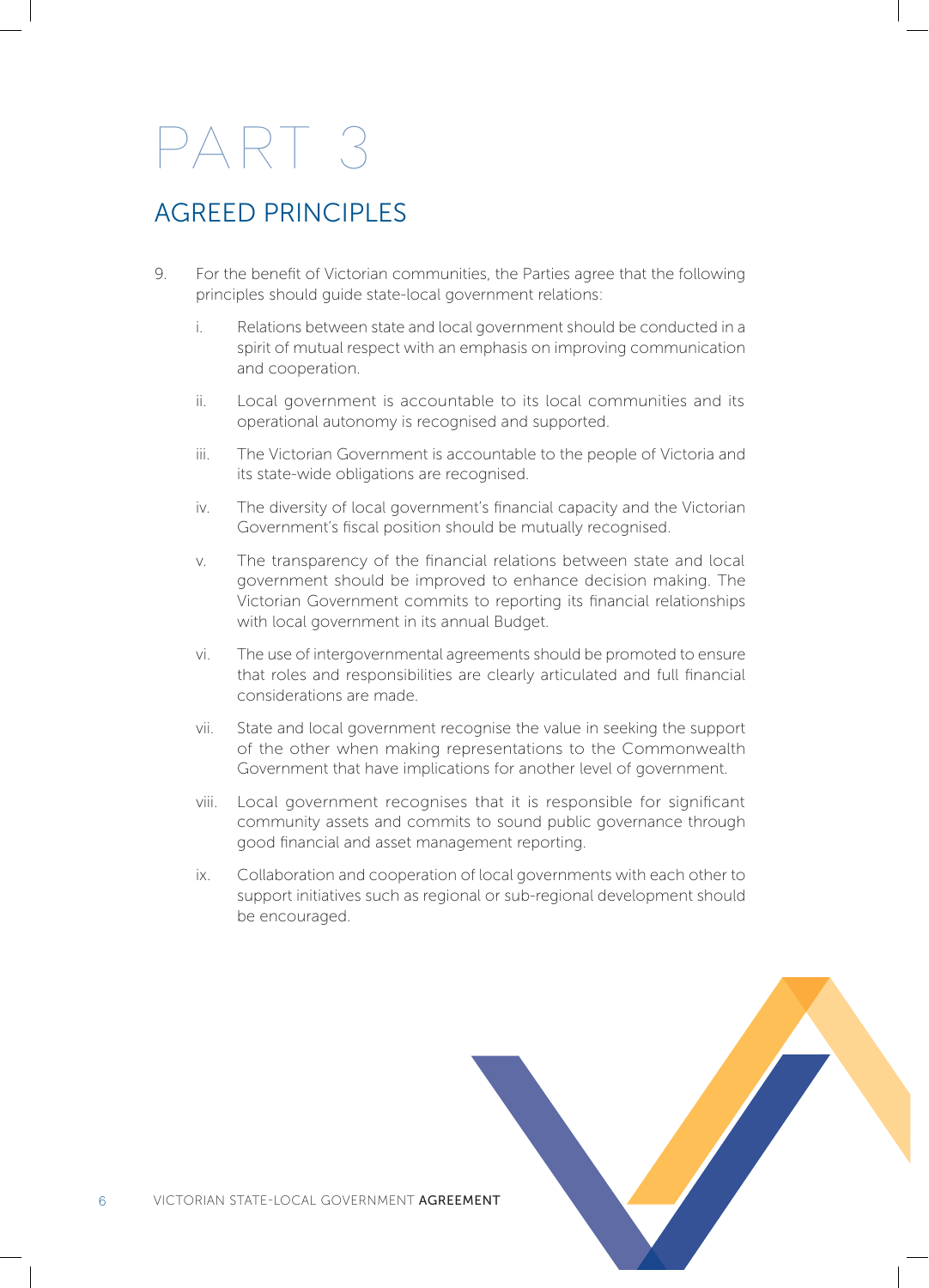#### IMPLEMENTATION OF THE VSLGA

- 10. Where the Victorian Government intends for local government to administer or enforce new primary legislation, or new or revised regulation, the relevant lead department shall, subject to exceptional circumstances, consult with local government in accordance with the Victorian Guide to Regulation. In doing so, the relevant department shall consider the impacts of the regulation on local governments, including any cost and resource impacts on local governments of administering the regulation.
- 11. The State commits to consultation other than in exceptional circumstances with local government on any material change to funding agreements that impact on local government. It recognises the importance of the resources available to, and the capability of local government, to effectively administer and enforce state regulation.
- 12. In acting to meet the objectives and principles of the VSLGA, state and local government, and local government peak bodies agree to:
	- i. Continue to work in partnership to deliver an agreed annual workplan.
	- ii. The introduction and application of a new Cabinet process to assess local government impacts of policy, as appropriate, to ensure consistent consideration and appropriate processes for consultation with local government on issues that may impact on local government.
	- iii. Respect the diversity of views from within local government as represented by the sector and the local government peak bodies.
	- iv. Continue to streamline state regulatory and reporting requirements on local government.
	- v. Implement an agreed program of work around streamlining of the administrative processes associated with funding administration between both levels of government, and the introduction of streamlined and simplified agreed standard funding agreements between state and local government.
	- vi. Demonstrate continuous improvement in service delivery and productivity gains in local government, as illustrated by the annual results of the local government performance reporting framework.
- 13. A range of mechanisms for state-local government engagement will be maintained in a register of working committees and plans required to be developed by councils for each Portfolio to support the VSLGA. This will illustrate the way each Portfolio Minister is working more closely with local government.
- 14. In the interests of strategic planning and effective resource allocation, local government will consult the Victorian Government before entering into any agreement with the Commonwealth Government that may affect state government.